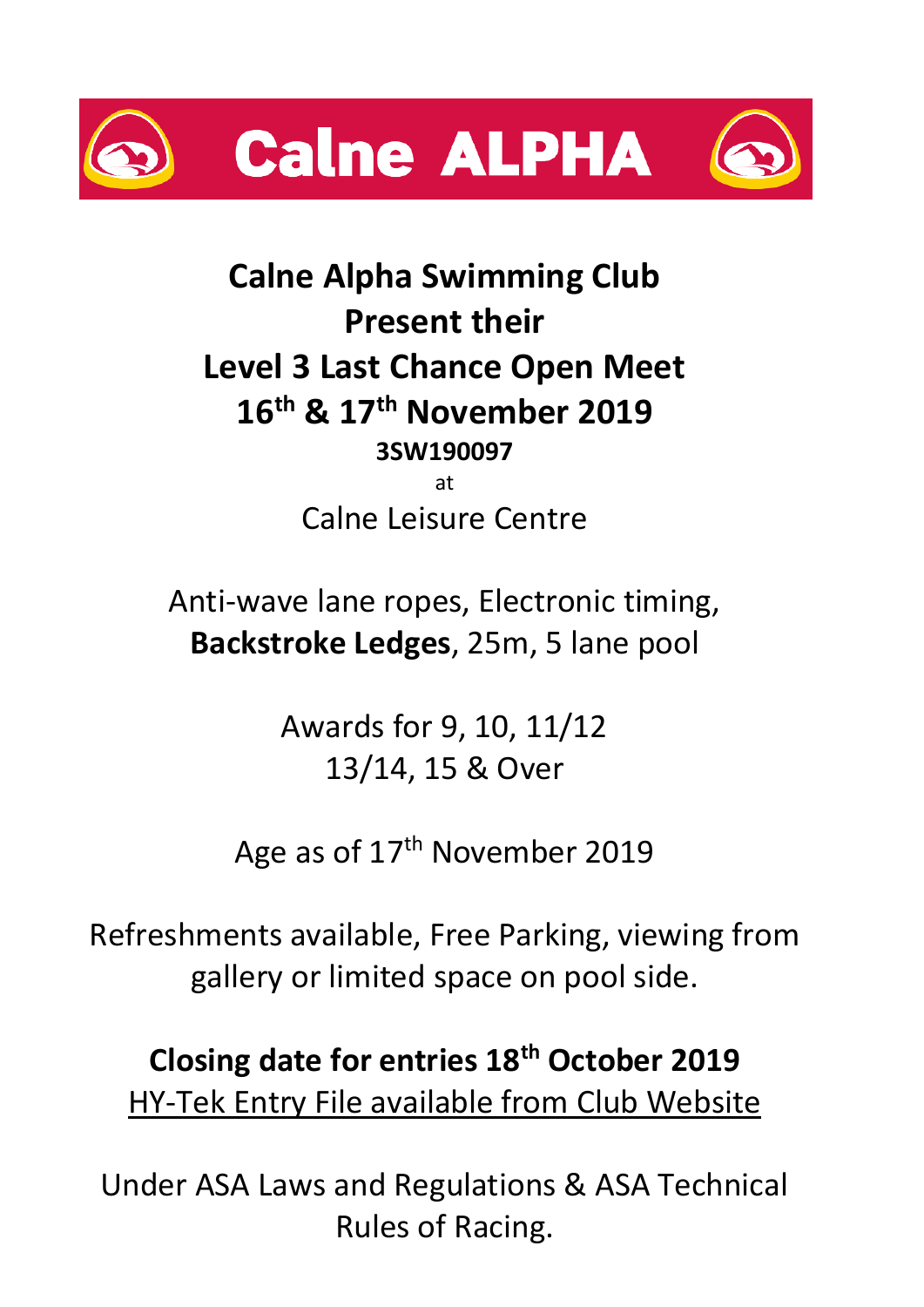



### Programme of Events

#### **Saturday 16th November**

**Session 1 –** Warm up commences at 11.30am **Start 12.30am**

Girls - 200m Freestyle Boys– 200m Butterfly Girls – 100m IM Boys – 100m Backstroke Girls – 50m Butterfly Boys – 50m Backstroke Girls – 100m Breaststroke

**Session 2 –** Warm up commences at tbc **Start tbc**

Boys – 200m Freestyle Girls – 200m Breaststroke Boys – 100m IM Girls – 100m Butterfly Boys – 50m Butterfly Girls – 50m Backstroke Boys – 100m Breaststroke

#### **Sunday 17th November**

**Session 1 –** Warm up commences at 10.30am **Start 11.30am**

Boys – 200m Backstroke Girls – 200m Butterfly Boys – 100m Freestyle Girls – 100m Backstroke Boys – 50m Breaststroke Girls – 50m Freestyle Boys – 200m I M

**Session 2 –** Warm up commences at TBC **Start TBC**

Girls - 200m Backstroke Boys– 200m Breaststroke Girls – 100m Freestyle Boys – 100m Butterfly Girls – 50m Breaststroke Boys – 50m Freestyle Girls – 200m I M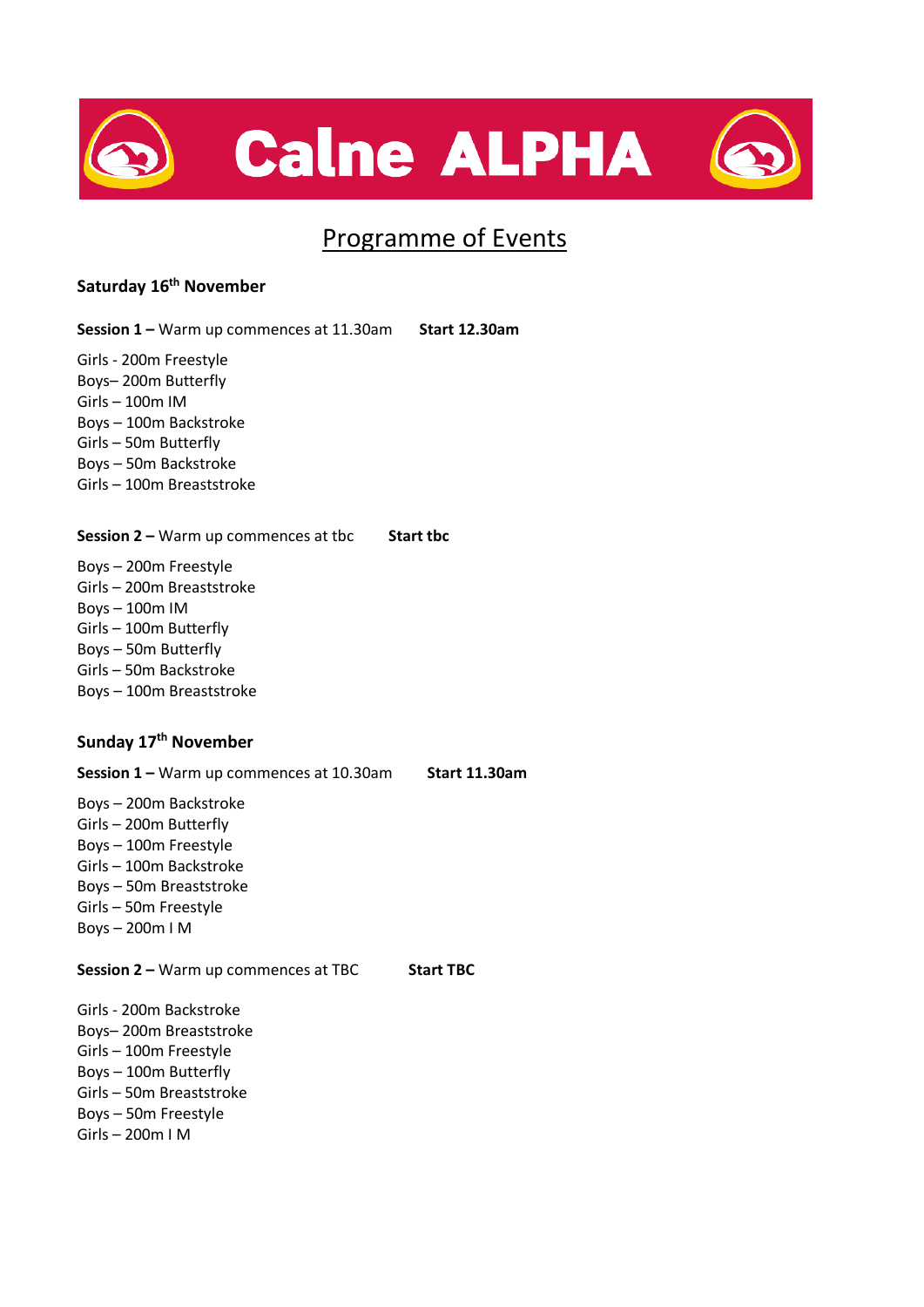



#### **Level 3 Open Meet, Licence no;- 3SW190097**

**16 & 17th November 2019**

#### **Closing Date 18 th October 2019 (No entries will be accepted on the day)**

**Name……………………………………………Male/Female D.O.B………………………………..**

**Contact No:………………………………………… ASA no;…………………………**

| <b>Distance</b>       | <b>Stroke</b>            | <b>Entry Time</b> |
|-----------------------|--------------------------|-------------------|
| 50m (9 & over)        | <b>Freestyle</b>         |                   |
| 100m (10 & over only) | <b>Freestyle</b>         |                   |
| 200m (9 & Over)       | <b>Freestyle</b>         |                   |
| 50m (9 & Over)        | <b>Breaststroke</b>      |                   |
| 100m (10 & over only) | <b>Breaststroke</b>      |                   |
| 200m (9 & Over)       | <b>Breaststroke</b>      |                   |
| 50m (9 & Over)        | <b>Backstroke</b>        |                   |
| 100m (10 & over only) | <b>Backstroke</b>        |                   |
| 200m (9 & Over)       | <b>Backstroke</b>        |                   |
| 50m (9 & Over)        | <b>Butterfly</b>         |                   |
| 100m (10 & over only) | <b>Butterfly</b>         |                   |
| 200m (9 & Over)       | <b>Butterfly</b>         |                   |
| 100m (9 & Over)       | <b>Individual Medley</b> |                   |
| 200m (9 & Over)       | <b>Individual Medley</b> |                   |
|                       | <b>Number of entries</b> | $Total =$         |
|                       | @£5.00                   |                   |

**Declaration – I hereby declare that:**

- **I accept and will abide by the conditions/rules laid down by Calne Alpha as circulated with the entry information.**
- **I will comply with all pool management safety conditions**
- **All particulars I have given are correct**

**Signed……………………………………………. (Swimmer)** 

**Signed…………………………………….. (Parent/Guardian) Date………………………………………..**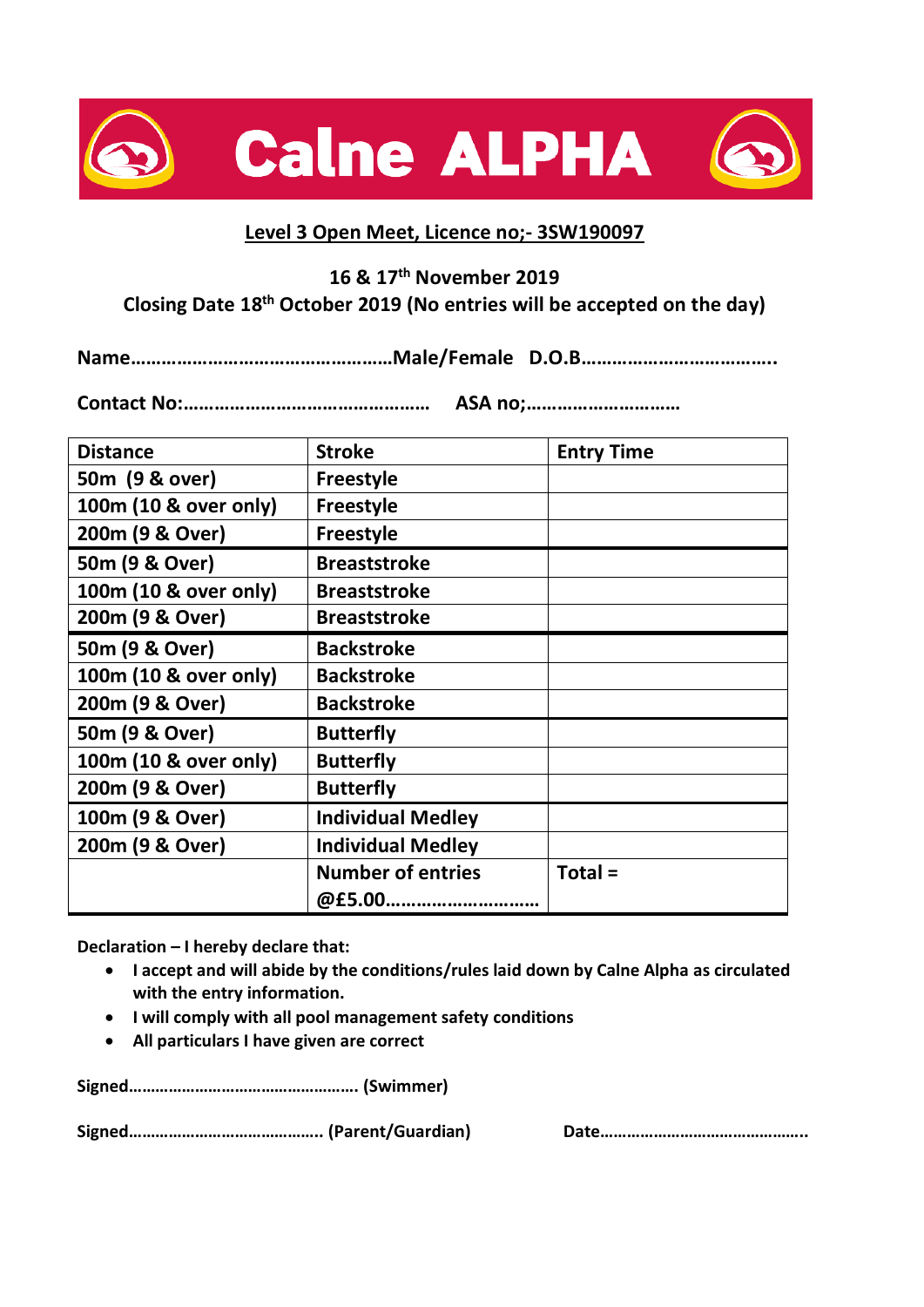

#### **Level 3 Last Chance Open Meet November 2019 Rules & Conditions**

- 1. The meet will be held under ASA laws and regulations and ASA technical rules of racing. Licence 3SW190097
- 2. All competitors must be Category 2 registered with the ASA.
- 3. Entries may be held on a computer solely for the purposes of this competition and consent, as required by the GDPR 2018, to the holding of personal information on computer will be deemed to have been given by the submission of the entry. Personal Data will be available for inspection during the Meet on application to the Promoters. Any paper entries will be shredded after the meet.
- 4. Age groups are based on ages at  $17<sup>th</sup>$  November 2019
- 5. A competitor may compete under the name of one club only.
- 6. Applications for entry must be correctly submitted by the specified date, Friday 18<sup>th</sup> October 2019, to Mrs D Parker – [ant.debs@gmail.com](mailto:ant.debs@gmail.com) or 4 Low Lane, Calne, Wilts SN11 8EQ, and on **Hy-Tek entry file** for 9 swimmers or more. Late entries may be accepted at the discretion of the promoter, but not to the detriment of entries received on time. Entries received without payment will not be processed. Hy-Tek entry file available from Club website. **Bacs Payment details: 20-84-58, Acc 10534226**
- 7. The promoter will limit the number of entries should the events be oversubscribed; the entries will be accepted on a first come basis. Strictly no refunds on accepted entries.
- 8. It is requested that if you are sending more than 5 swimmers, please could you supply an official. No Swimmer will be refused entry if the club cannot supply officials.
- 9. Age groups/events; 9, 10, 11/12, 13/14, 15 & Over. All events will be heat declared.
- 10. The heats will be seeded on entry times. All swimmers must have achieved times within the entry criteria applied in the attached table.
- 11. The first three in each age group will receive an award. Awards can be collected when results are posted. Swimmers who exceed the upper limit qualifying times will not receive an award but will be awarded speeding tickets.
- 12. Competitors must report to the marshals, one event before their own event. Failure to do so may mean exclusion from the event.
- 13. All starts will be at the deep end of the pool. All starts will be over the top, except backstroke races.
- 14. The entries will not be accepted without the purchase of a Coaches pass. COACHES are responsible for their swimmers at all time.
- 15. Warm up times. As listed in program details. Diving is only permitted in sprint lanes. Warm up procedures will be listed prior to the start of the meet.
- 16. The promoter reserves the right to refuse admission to any competitor or spectator for abusive, aggressive or unwarranted behaviour
- 17. Result sheets will be forwarded via email.
- 18. The Referees decision is final, subject to ASA Law.
- 19. Note: The electronic timing is provisional and may be over ruled by the referee.
- 20. Disabilities must be reported to the referee before the session of their event. A copy of their ASA certificate of permanent disability must be produced if requested. Failure to comply could result in disqualification from their events.
- 21. Closing date for entries is midnight on Friday 18<sup>th</sup> October 2019. Failure to return entries will result in swimmers being excluded from the event.
- 22. Warm up times are provisional & may be subject to change once the entries have been received. Swimmers will be notified accordingly.
- 23. Photography & Videos Please refer to Wave Power.
- **24.** Any matters concerning the meet not covered in these rules will be dealt with according to the laws of the sport and at the discretion of the referee.
- **25.** Competitors, Parents/Guardians are requested to respect the other users of the Leisure Centre at all times during the meet
- **26.** All participants must observe the safety precautions in operation at the Calne Leisure centre. Neither the meet management or the promoters or Calne Alpha Swimming Club will be responsible for any loss or damage occurring during the meet.
- **27.** Spectators Programme:- £3 per day per adult or £5 per couple per day.
- **28.** The most important rule **HAVE FUN!**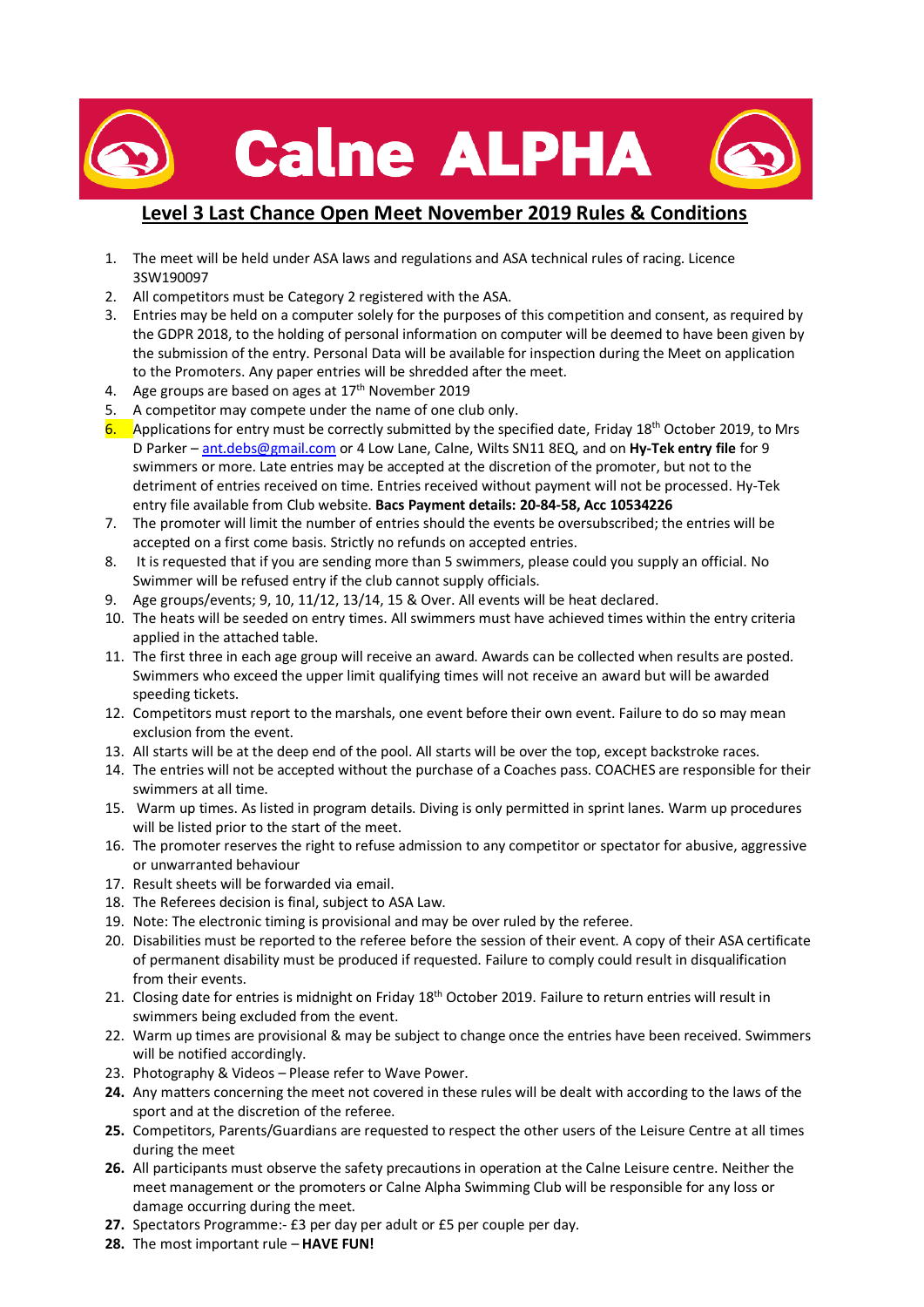

#### **Qualifying Times – No faster than times below**

| <b>Boys</b>       | 9       | 10      | 11/12   | 13/14   | $15+$   |
|-------------------|---------|---------|---------|---------|---------|
| 50m Freestyle     | 36.00   | 33.66   | 29.20   | 26.57   | 25.72   |
| 100m Freestyle    |         | 1.15.75 | 1.03.95 | 57.50   | 55.75   |
| 200m Freestyle    | 2.55.00 | 2.43.75 | 2.19.30 | 2.05.25 | 2.02.30 |
| 50m Breaststroke  | 48.00   | 44.49   | 37.90   | 33.88   | 32.79   |
| 100m Breaststroke |         | 1.35.80 | 1.22.80 | 1.14.10 | 1.09.50 |
| 200m Breaststroke | 3.32.00 | 3.25.00 | 2.58.55 | 2.38.60 | 2.36.00 |
| 50m Butterfly     | 40.40   | 37.12   | 32.39   | 28.95   | 28.03   |
| 100m Butterfly    |         | 1.25.15 | 1.13.20 | 1.03.85 | 1.02.15 |
| 200m Butterfly    | 3.05.00 | 2.50.00 | 2.38.00 | 2.25.55 | 2.20.95 |
| 50m Backstroke    | 42.50   | 38.45   | 33.75   | 30.15   | 29.32   |
| 100m Backstroke   |         | 1.23.90 | 1.12.85 | 1.04.70 | 1.02.30 |
| 200m Backstroke   | 3.26.00 | 2.56.55 | 2.35.30 | 2.18.90 | 2.15.55 |
| 100m Ind Medley   | 1.34.00 | 1.25.15 | 1.14.10 | 1.06.15 | 1.04.55 |
| 200m Ind Medley   | 3.31.00 | 3.02.70 | 2.37.95 | 2.21.60 | 2.18.45 |

| Girls             | 9       | 10      | 11/12   | 13/14   | $15+$   |
|-------------------|---------|---------|---------|---------|---------|
| 50m Freestyle     | 36.60   | 33.66   | 29.76   | 28.50   | 28.00   |
| 100m Freestyle    |         | 1.15.75 | 1.04.95 | 1.00.25 | 59.50   |
| 200m Freestyle    | 2.55.00 | 2.43.77 | 2.19.30 | 2.10.10 | 2.07.75 |
| 50m Breaststroke  | 48.00   | 44.50   | 37.94   | 35.68   | 34.90   |
| 100m Breaststroke |         | 1.35.80 | 1.22.84 | 1.16.90 | 1.16.10 |
| 200m Breaststroke | 3.32.00 | 3.25.00 | 2.57.24 | 2.45.60 | 2.40.40 |
| 50m Butterfly     | 40.40   | 38.50   | 32.62   | 30.55   | 29.90   |
| 100m Butterfly    |         | 1.30.70 | 1.12.62 | 1.07.70 | 1.06.45 |
| 200m Butterfly    | 3.05.00 | 3.19.60 | 2.39.00 | 2.30.45 | 2.28.65 |
| 50m Backstroke    | 42.50   | 35.90   | 33.75   | 31.57   | 30.68   |
| 100m Backstroke   |         | 1.17.10 | 1.12.58 | 1.07.40 | 1.06.00 |
| 200m Backstroke   | 3.26.00 | 2.57.00 | 2.35.15 | 2.24.00 | 2.20.45 |
| 100m Ind Medley   | 1.34.00 | 1.25.15 | 1.14.30 | 1.09.80 | 1.09.05 |
| 200m Ind Medley   | 3.31.00 | 3.02.70 | 2.36.10 | 2.28.60 | 2.26.70 |